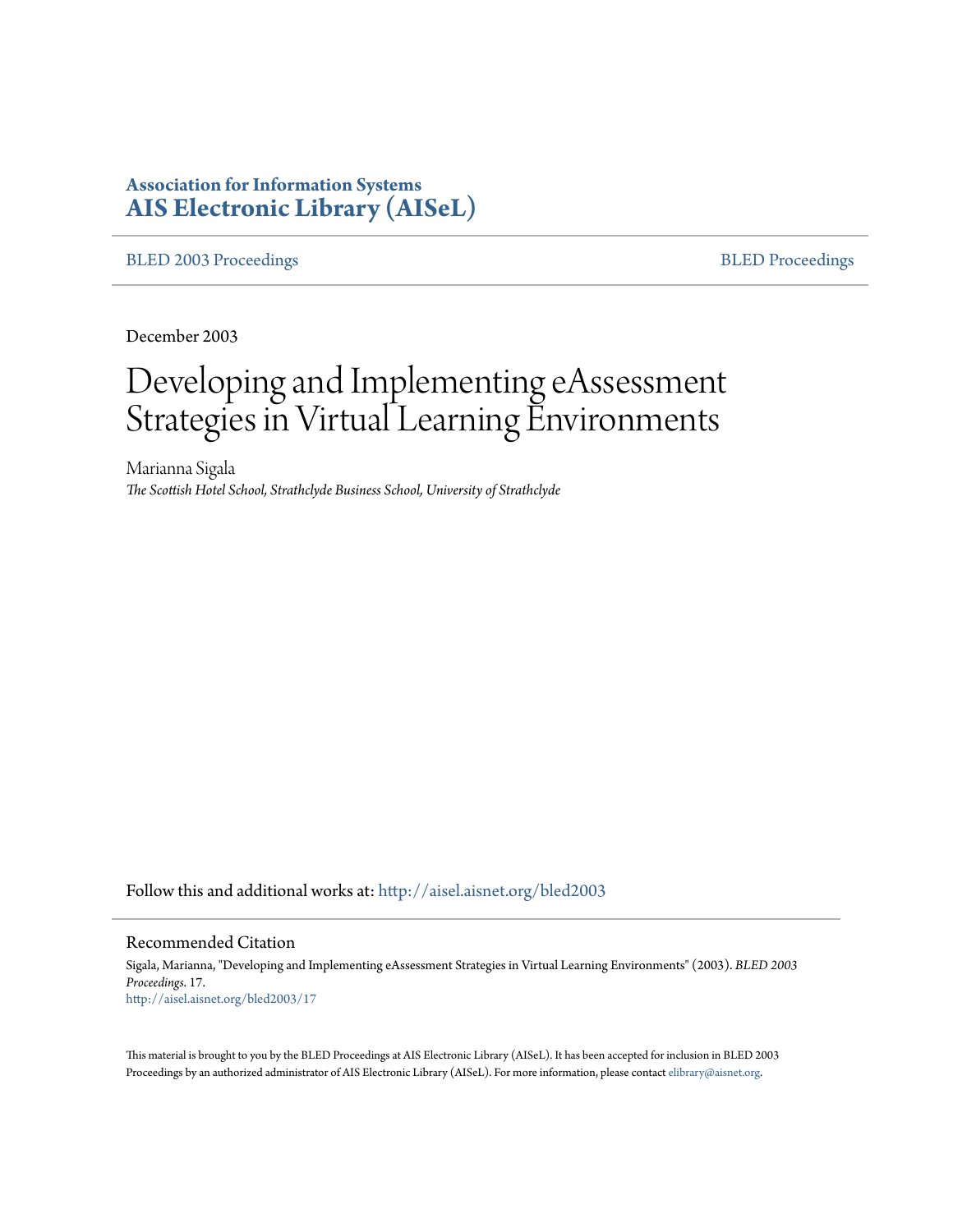## **16th Bled eCommerce Conference**

#### **eTransformation**

Bled, Slovenia, June 9 – 11, 2003

## **Developing and Implementing eAssessment Strategies in Virtual Learning Environments**

#### **Marianna Sigala**

The Scottish Hotel School, Strathclyde Business School, University of Strathclyde, United Kingdom M.Sigala@Strath.ac.uk

#### **Abstract**

*eLearning collaborative pedagogy assumes that interaction is important for successful courses, yet questions exist regarding the nature and extent of the interaction and its effects on student performance. Although the majority of past studies focus on students' perceptions of the quality and quantity of their interactions and the benefits they gained in e-learning, no research has examined the impact of online student participation on their performance. This study fills in this gap by proposing and testing a model for examining the relationship between online performance and students' type/level of participation in online forums. Findings provide suggestions for developing effective elearning.* 

## **1. Introduction**

E-learning environments enable students to engage with tutors and peers in ways that previously may have been impossible. Although e-learning is widely being adopted for enhancing and complementing tourism and hospitality instruction (Sigala & Christou, 2002) and its advantages for tourism and hospitality education are extensively argued (Cho, Schmelzer & McMahon, 2002; McDonnell, 2000; Williams & McKercher, 2001), little is known regarding the types of interaction/means by which students create new knowledge in e-learning. Pedagogical theories used for e-learning assume that interaction is important for successful courses, yet questions exist regarding the nature and extent of the interaction and its effects on students' performance. However, past studies assessing e-learning platforms and benefits have mainly focused on examining students' perceptions and beliefs (Sigala, 2002b; Curtis & Lawson, 2001).

This paper contributes to the literature by developing and testing a way for evaluating students' participation in collaborative online forums and examining the relationship of the latter with students' performance. The tools used for evaluation was based on Gunawardena, Lowe & Anderson's (1997) model for analyzing the content of discussion transcripts. This approach was found to provide a useful conceptual lens for coming to an understanding of the e-learning processes. The model is applied in real online student forums developed to enhance classroom-based instruction. Findings provide useful suggestions for developing successful e-learning.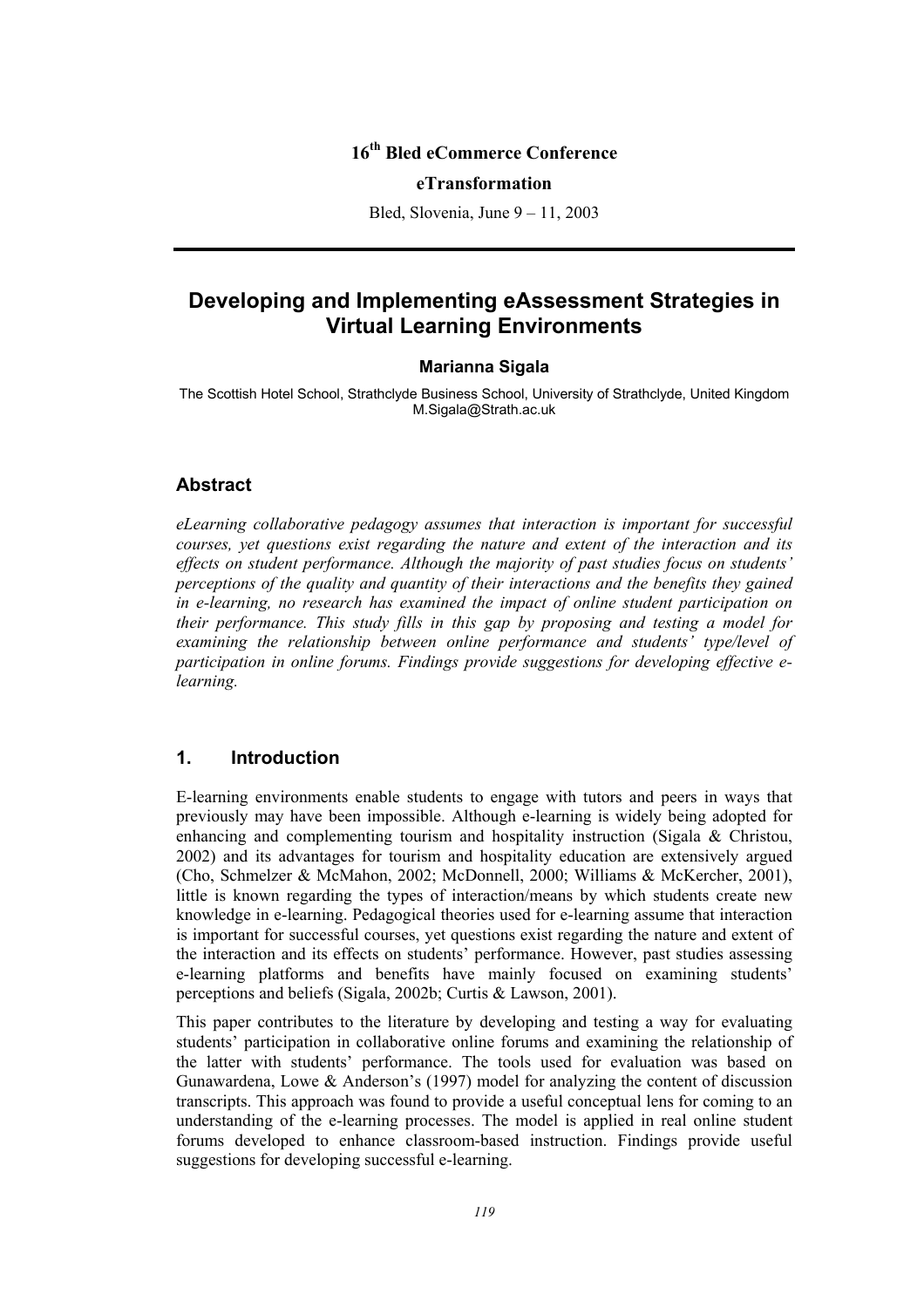## **2. eLearning Pedagogy and the Importance of Interactions**

Internet's capabilities imply a different type of thinking in terms of how to make full use of its learning-enhancing features and pedagogical potential. Internet's affordance for enhanced communication provides great opportunities for combining collaborative techniques with technology to dramatically enhance the learning process and outcomes (Salmon, 2002; Sigala, 2002a; Cho et al, 2002). Harasim (2000) also advocated that the asynchronous, hypertext and multimedia based nature of the technology represents cognitive advantages (e.g. flexibility of the nature of interaction, reflection on stored communication or reduction of discriminatory communication patterns based on physical features and social clues) that provide an augmented domain for collaborative learning. The electronic implementation of collaborative learning often results in the development of virtual classrooms whereby tools such as electronic bulletin boards, mail, grade books, quizzes and lectures are used to provide feedback, distribute material and develop learning communities (Sigala, 2002a; Cho & Schmelzer, 2000; Williams, 2001). Overall, e-learning platforms are increasingly adapting a pedagogical approach that is based on the theoretical underpinnings of constructivism (critical thinking skills) and collaboratism.

Constructivism argues that knowledge is created by searching for complexity and ambiguity, looking for and making connections among aspects of a situation and speculation (King, 1994). So, when learners are exposed to new information, each learner evaluates and analyses it, sees the relationships between the new information and his/her existing knowledge and makes inferences and judgments for new knowledge (Kafai  $\&$ Resnick, 1996). So, to enhance learning, students should think critically, have the ability of analyzing situations, search for evidence and seek links between a specific situation and their prior knowledge and experience (Sigala, 2002a).

Collaborative learning evolved from the work of psychologists (e.g. Johnson  $\&$  Johnson, 1975) and involves social (interpersonal) processes by which a small group of students work together to complete a task designed to promote learning. Thus, collaborative learning involves the creation and interpretation of communications among persons/groups that might have different understandings and opinions (Goodwin & Heritage, 1995), which in turn enhance learning by allowing individuals to exercise, verify, solidify, and improve their mental models. Dillenbourg & Schneider (1995) identified three collaborative learning mechanisms directly affecting cognitive processes: a) conflict/disagreement; conflict forces learners to seek information and find a solution; b) internalization of interactions with more knowledgeable peers; c) self-explanation; less knowledgeable learners learn from explanations from more advanced peers, but the latter also benefit from constructing explanations (self-explanation effect). In collaborative learning, group processes are a part of the individual learning activity – individual and collective activities are mutually dependent on each other. This is because the learner actively constructs knowledge by formulating ideas into words, and these ideas are built upon through reactions and responses of peers (Johnson  $\&$  Johnson, 2000). In other words, individual learning is a result of group processes, learning is not only active but also interactive and so, collaborativism is also seen as a variation of constructivism that stresses the cooperative efforts among students and instructors.

Collaborative e-learning was found to significantly foster motivation and enhance the development of communication, interpersonal, social, cognitive and metacognitive skills and competencies (McConnell, 1994; Campos, Laferriere & Harasim, 2001; Johnson & Johnson, 2000). In tourism and hospitality education, such skills and competencies are vitally important (Christou, 1999) as graduates must work, communicate and collaborate (online & offline) within multi-cultural, multi-lingual and geographically dispersed environments (Sigala, 2002a; Cho & Schmelzer, 2000; Christou & Eaton, 2000). Thus,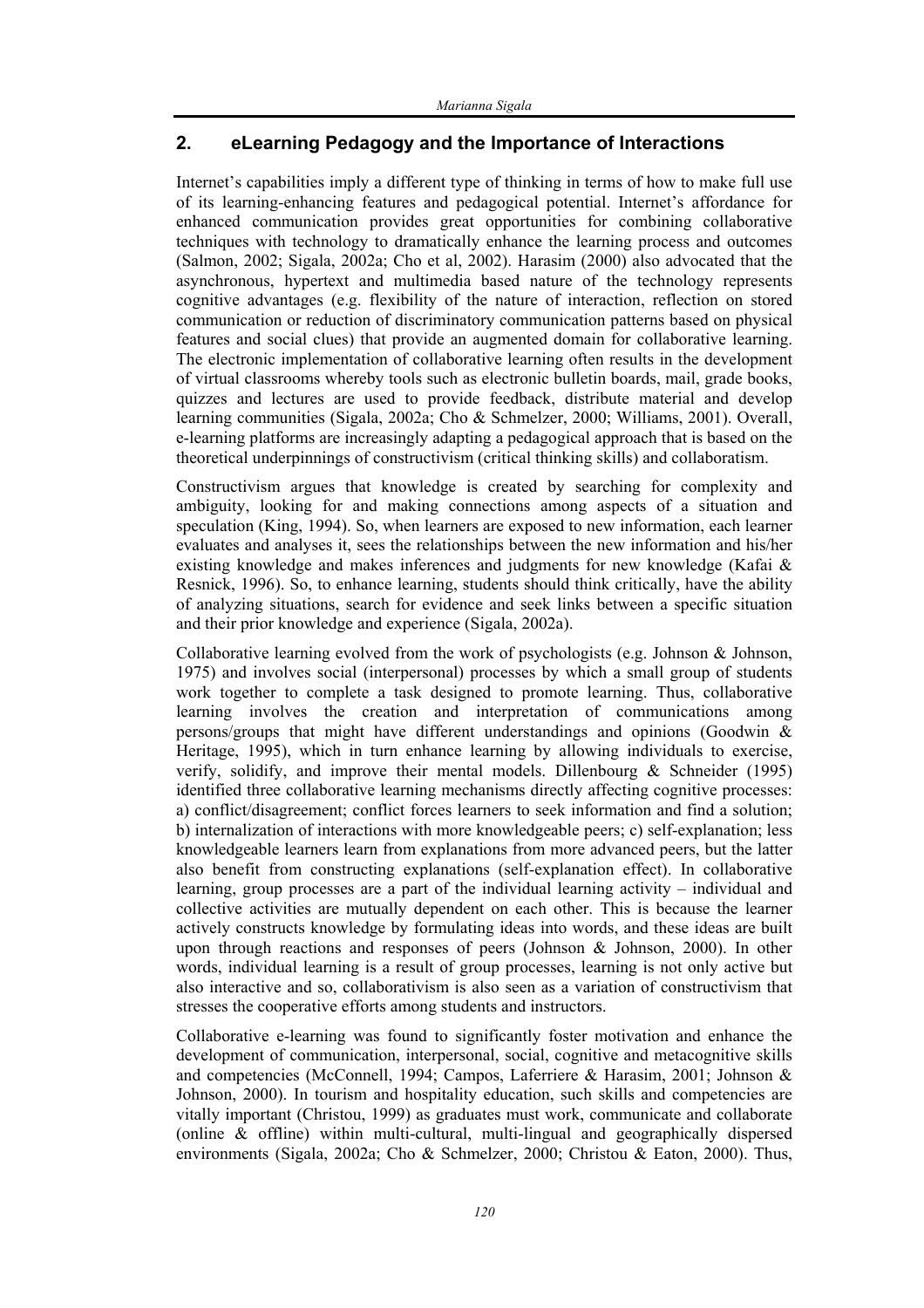the applicability and value of online constructivism-collaborative approaches for tourism and hospitality education are clearly apparent.

## **3. Evaluating Online Interactions**

With increasing interest in the evaluation of e-learning and online discussion groups, researchers have been applying a number of tools to tease out key aspects of the interaction that can lead to improvements in online learning environments (Pitman, Gosper & Rich, 1999). The evaluation of online discussion probably most often occurs as part of the routine module evaluation, with various methods used to determine students' perceptions of the experience such as surveys, interviews and focus groups. However, the unique features of the online forums invite for other approaches to evaluation. One could measure students' level of participation in a forum based on statistics on the number of users, frequency of access, number of messages per student, number of threads/messages per thread (Harasim, 1989). Yet, while this data can be useful, there is a danger in implying that level of online participation reflects level of learning (Mason, 1992).

On the other hand, the transparency of online discussions, the fact that all communication is easily organized stored and retrieved, suggests that analyses of the text-based archives/transcripts provides a powerful tool to understanding and evaluating e-learning. Although various authors have developed models to facilitate this analysis, there are as yet few studies in which these tools have been applied to real situations. McKenzie & Murphy (2000) noted that this reluctance may be due to not only the time and laborintensiveness of this task but also to the lack of availability of tested models for assessing online forums' effectiveness using transcripts.

Of the proposed models, the preferred method of analysis varies according to the purpose of the evaluation and the interests of the researchers. In examining the nature of the interaction among participants, Levin, Kim, & Riel (1990) proposed a quantitative approach by constructing "message maps" that represent the flow of communication within the group, but ignore messages' content. Levin et al (1990) used this analysis to identify threads and display the multithread nature of the interactions. They observed that some messages were particularly influential in producing numerous or lengthy sequences of responses, but message maps also formed confusing structures of threaded message archives as students built on previous contributions. So, message maps are only valued in viewing the interrelationships of various messages.

Other researchers are primarily interested in evaluating the effectiveness of online discussion in terms of the learning process. Each takes a similar approach to analyzing the discussion record, by first breaking the transcript down into small units and then classifying these units according to the content. Sometimes the categories are defined retrospectively capturing the flavor of a particular forum (e.g. McLoughlin, 2002; Mowrer, 1996). Other researchers take a more theoretical perspective, by designing the categories a priori to reflect evidence about the learning process in which the participants are engaged. Indeed, it is this level of analysis that is needed to evaluate and guide the use of online discussion environments. In Henri's (1992) model the transcripts are analyzed on five dimensions: participative; interactive; social; cognitive; metacognitive. Her approach is grounded in a cognitive view of learning, focusing on the level of knowledge and skills evident in learners' communications, and has been used in comparing critical thinking skills in online forums (McKenzie & Murphy, 2000; Curtis & Lawson, 2001).

Although Henri's (1992) approach provides a sophisticated framework for cognitive analysis, shortcomings have been identified. Henri's model is based on a tutor-centered instructional paradigm that is inappropriate in a constructivist environment where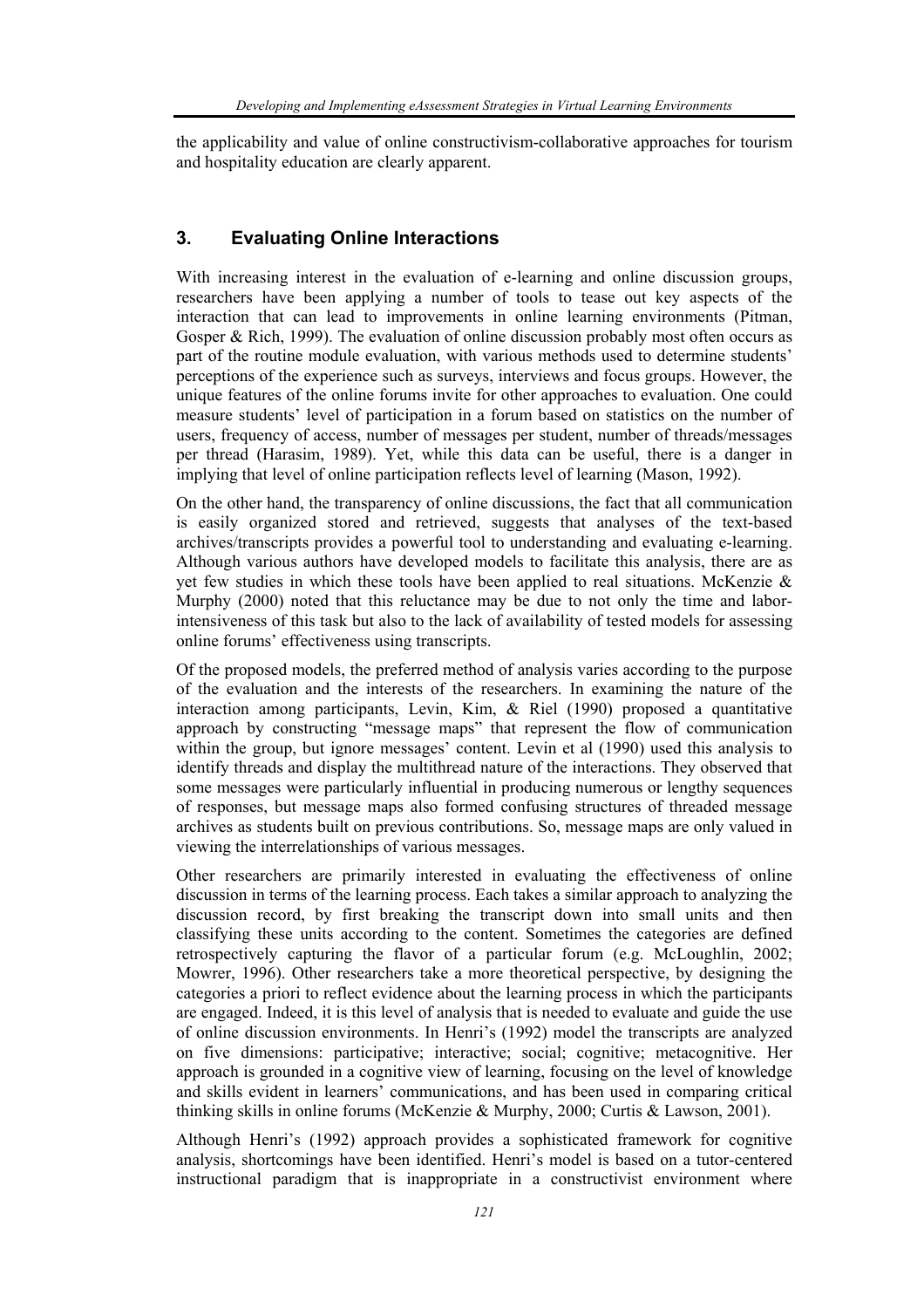learning is based on the shared construction of knowledge (Gunawardena et al, 1997). This is because Henri's analysis of interaction did not reflect the "gestalt' of the entire online discussion, but rather focused on links between specific messages. A gestaltist approach to analyzing the interaction of the entire online conference was central to Gunawardena et al's (1997) purpose to evaluate evidence for the social construction of knowledge. Their own preferred method of content analysis was developed to capture the progression of ideas as they were reflected at different phases of the debate:

- sharing/comparing information; this phase may include an observation, opinion, agreement, corroborating example, clarification and/or identification of a problem.
- discovery and exploration of dissonance or inconsistency among the ideas/concepts or statements advanced by other participants; this is defined as an inconsistency between a new observation and the learners' existing knowledge and thinking skills, e.g. identification of differences of terms/concepts/schema and/or questions to clarify the extent of disagreement.
- negotiating meaning and co-construction of knowledge; e.g. negotiation/clarification of the meaning of terms, detection of areas of agreement, proposal of a compromise/co-construction
- testing and modification of proposed synthesis; testing against an existing cognitive schema, personal experience, formal data experimentation, contradictory data from the literature.
- agreement, statements and application of newly constructed meaning; including summarizing agreements/metacognitive statements showing new knowledge construction and application.

Overall, their proposed constructivist model of content analysis theorized that the interactive construction of knowledge moves through five phases and that although every instance of socially constructed knowledge may not progress linearly through each successive phase, they are nonetheless consistent with the literature related to constructivist knowledge creation.

## **4. Research Aims and Methodology**

The study aimed to evaluate students' participation in collaborative online forums and examine the relationship of the latter with students' performance. After reviewing the literature, the study adopted Gunawardena et al's (1997) model for investigating students' type and level of participation in online forums, because: the model was consistent with the constructivism/ collaborative approaches adopted in the online forum that was examined; it reliably represented and identified the learning processes in which, according to the literature, students should engaged for gaining the e-learning benefits and achieving increased performance. Thus, the following research questions were formulated and tested: to what extent the Gunawardena et al's components of e-learning can be identified in the online interactions of students?; are the type and level of students' interactions (i.e. participation in e-learning processes) related to their performance?.

The research methodology proceeds in four major steps: unitizing, coding, reliability tests and analysis. Using a hard and digital copy of the transcript from the online discussion forum, each message was first coded using unique identifiers for all student contributors (other postings such as moderators' feedback/threads/general announcements were excluded from the analysis). Each message was then divided into "message units".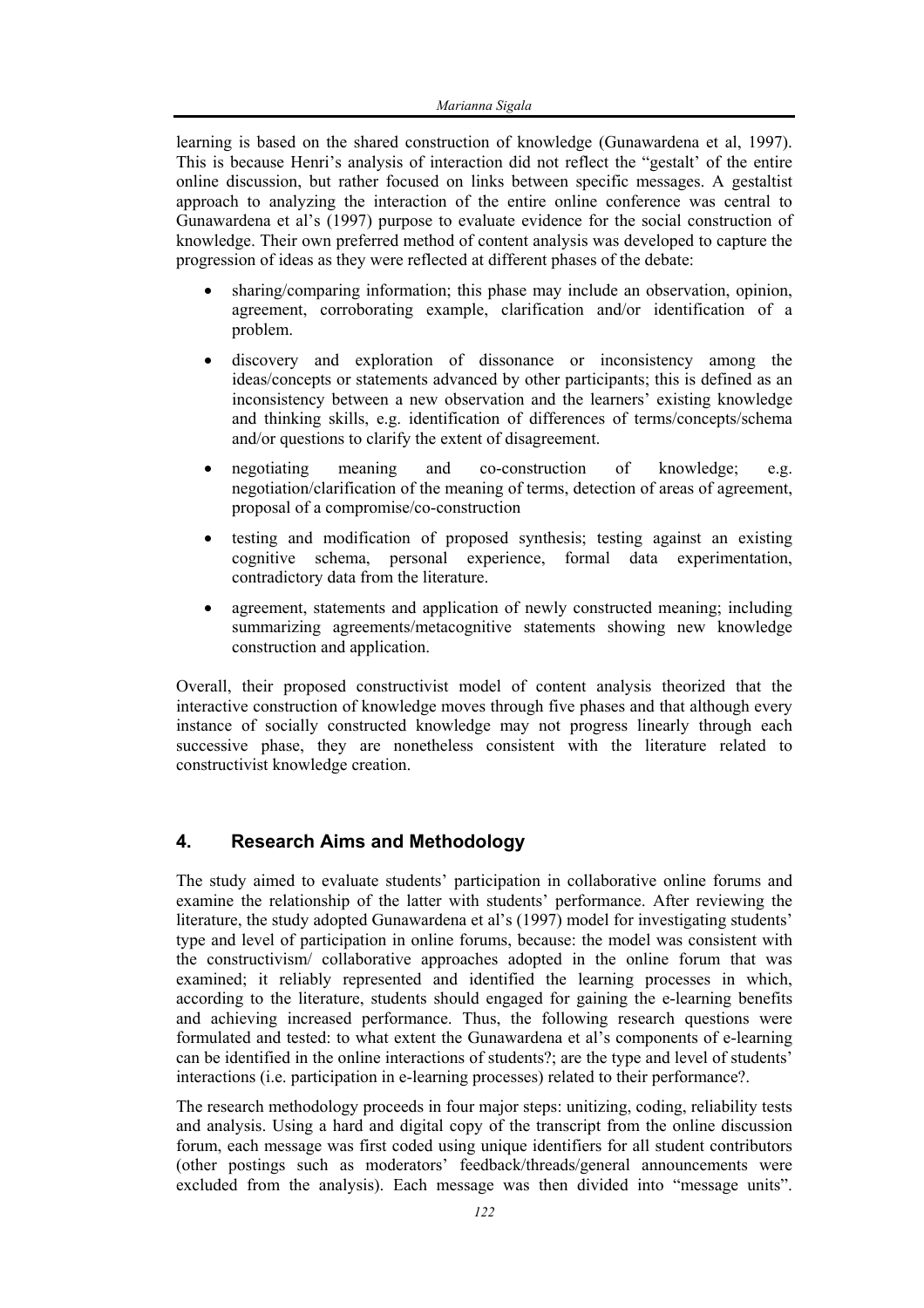Krippendorf (1980) described the unit of analysis as a discrete element of text that is observed, recorded, and thereafter considered data. Many units have been experimented in e-learning (Rourke, Anderson, Garrison & Archer, 2001). However, none has been sufficiently reliable, valid and efficient to achieve preeminence. Syntactical units (e.g. sentence/paragraph) allow for consistent identification, but they are artificial and arbitrary designations that abide by logic that is usually external to the logic of the indicators of interest. An alternative is the "thematic unit", defined as *"a single thought unit or idea unit that conveys a single item of information extracted from a segment of content"* (Budd & Donohue, 1967: 34). Thematic units such as meaning units (Henri, 1992; McDonald, 1998) should reflect the logic of indicators, but they resist reliable and consistent identification (Howell-Richardson & Mellar, 1996; Rourke et al., 2001). The most appropriate unit would combine the flexibility of the thematic unit, which allows coders to capture a unit in its natural form, with reliable identification attributes of a syntactical unit. Thus, working definition of a "message unit" was adopted referring to that representing one "idea". It was found that message units mostly corresponded to paragraphs, as this is how people tend to organize written communication (Henri, 1992).

Gunawardena et al's phases/processes were then used for classifying/coding each message unit. This approach yields both quantitative and qualitative data, as units are associated with input processes of each student. Specifically, the number of message units per category and per group was calculated for analyzing the level and type of students' interactions/participation in online forums. The former were then related with online performance for examining the relationship of student participation with e-learning performance. Reliability tests of the interactions' content analysis were also conducted. This involved two reproducibility tests: a two-coder (two data analysts perform content analysis on the same data independently using the same coding rules); a two-sets of message units. The two-coders analyses were compared and the coefficient of agreement was calculated at 85%. After discussion and reference back to the transcripts most interresearcher were removed as suggested by Krippendorf (1980). Moreover, acceptable percent agreement interrater reliability figures ranging from 0.90 on first coding to 0.95 on second application to a new set of transcripts were also achieved.

## **5. Describing the Examined Virtual Learning Environment**

Primary data for answering the research questions were collected from students participating in an online forum that the lecturer/researcher developed to support and enhance the classroom-based instruction of a module. The online forum was an effective tool for enhancing classroom-based teaching because: the class was very large to enable dialogue among students; staff and time requirements (students had varied university and work timetables) constrained the ability to organize tutorials with smaller student groups; teaching was provided overseas in a block week, and so, tutorials during the semester were impossible. So, online forums were created aiming to: allow students to exchange ideas among themselves and with the lecturer asynchronously (through e-mail) and synchronously (e.g. chat room sessions); and create a data centre to store, update and access teaching and learning material of the modules in a secure environment (lecture notes/presentations, working papers/reports, bookmarks).

The yahoo! service (http://groups.yahoo.com/) was used for creating online forums that had: 1) a message area; group members can receive/send e-mails through their e-mails, send and access/retrieve any message sent to the group by using the Webmail; 2) file area; an area whereby teaching and learning material can be stored, accessed/downloaded by any group member. A directory structure was developed to make navigation/search easier; 3) bookmark area; bookmarks of relevant material, e-journals, associations,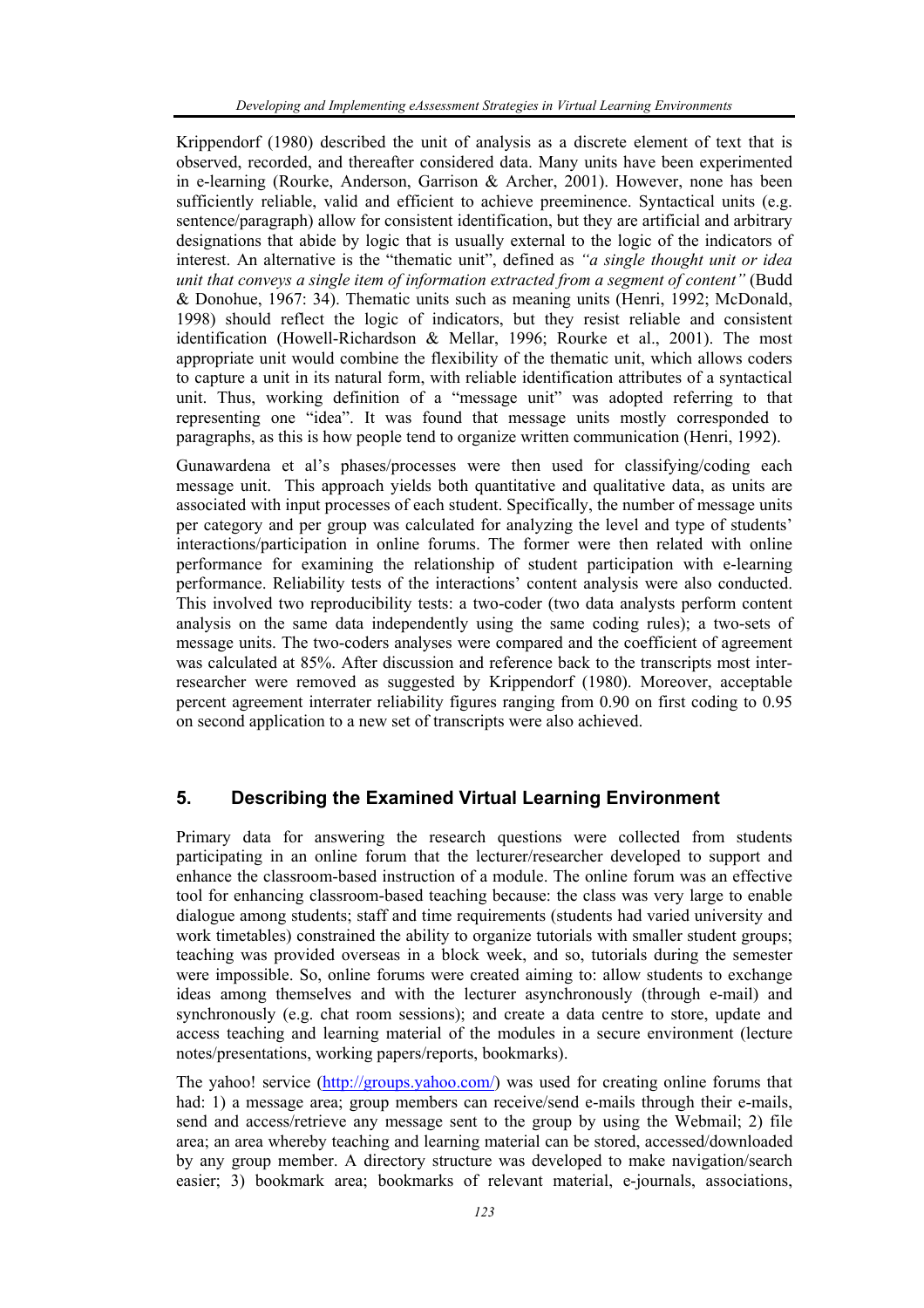research centers etc, were stored in a specific location, because that was the area that was updated more regularly; 4) other features including chat sessions, polls, members' area (profile, interests) and calendar were available and students were motivated to use them. Yahoo! groups were used because of their familiarity/popularity among students and the previous evidence of their good performance in e-learning (Joia, 2002). The online forum involved the accomplishment of a group task (Salmon, 2002) that was linked to the modules' coursework (an individual assignment) to motivate participation and weekly monitored/moderated by students and the lecturer via summary reports and formative feedback respectively (Table 1).

| Module                                                                                         | Online group task                                                                                                                                                                                                                                                                                                                                                                                                                                                                                                                                                                                                                                                                                                                                                                                                                                                                                                                                            |  |  |  |
|------------------------------------------------------------------------------------------------|--------------------------------------------------------------------------------------------------------------------------------------------------------------------------------------------------------------------------------------------------------------------------------------------------------------------------------------------------------------------------------------------------------------------------------------------------------------------------------------------------------------------------------------------------------------------------------------------------------------------------------------------------------------------------------------------------------------------------------------------------------------------------------------------------------------------------------------------------------------------------------------------------------------------------------------------------------------|--|--|--|
|                                                                                                | Conduct a debate with affirmative and negative ideas, with the instructor as the facilitator.                                                                                                                                                                                                                                                                                                                                                                                                                                                                                                                                                                                                                                                                                                                                                                                                                                                                |  |  |  |
|                                                                                                | Group task guidelines and requirements                                                                                                                                                                                                                                                                                                                                                                                                                                                                                                                                                                                                                                                                                                                                                                                                                                                                                                                       |  |  |  |
|                                                                                                | The tasks, concepts and online forum were explained, introduced and shown in class-room<br>instruction.                                                                                                                                                                                                                                                                                                                                                                                                                                                                                                                                                                                                                                                                                                                                                                                                                                                      |  |  |  |
|                                                                                                | 9 weeks were available for online debate. One (different) student had to summarise online<br>arguments every week and e-mail a summary to the tutor and the group (in order to diagnose<br>problems, facilitate/moderate discussions, provide formative assessment/feedback). Group<br>summaries were uploaded in the file area of the group for online access. The weekly task for each<br>group was to read and respond to the arguments made by the groups debating the opposite argument<br>to theirs. One student had to write a final report summarising the whole debate presented by his/her<br>team and submit it to the tutor in week 10. The module assignment (submitted in week 12) was an<br>essay that had a similar topic to the online debate. At any time, students could retrieve any message<br>posted by any team member through the Webmail. This allowed students to build and develop<br>stronger arguments, exchange resources etc. |  |  |  |
| Service<br>nt (3 <sup>nd</sup><br>S<br>students,<br>groups)<br>Management<br>l'ourist<br>ahoo! | Students were grouped into groups of 10 (approximately). Each group had to debate one<br>of the following issues:<br>Information & Communication Technologies applications have a negative impact<br>٠<br>on service quality in hotel guests-staff encounters.<br>Information & Communication Technologies applications have a positive impact on<br>٠<br>service quality in hotel guests-staff encounters.                                                                                                                                                                                                                                                                                                                                                                                                                                                                                                                                                  |  |  |  |

## **6. Analysis and Discussion of Findings**

## *6.1 Level and Type of Online Student Participation*

From 975 messages, 1,672 message units were defined. On average, messages contained 1.7 units, each unit being approximately eight lines (or 65-80 words). The average number of messages per group was 62. Out of 151 students, 128 posted at least one message, 53 of which posted more than 10 messages. Overall, 61 students accounted for 80% of total number of messages. Regarding the type of contributions (Table 2), it was found that a great majority of message units reflected inputs regarding "sharing/comparing of information" and "discovery/exploration of dissonance/inconsistencies (38% and 23% respectively). The remaining phases attracted fewer message units, with the last phase attracting the least (12%). Table 3 provides some examples of how students' online contributions were classified within each category according to Gunawardena et al's (1997) model. Moreover, it was also found that 53 (the 53% of) students accounted for the 80% of the message units coded in the last three phases.

The analysis of participation levels indicated that the discussion forum was used by a core group of students who contributed regularly. Student participation may have been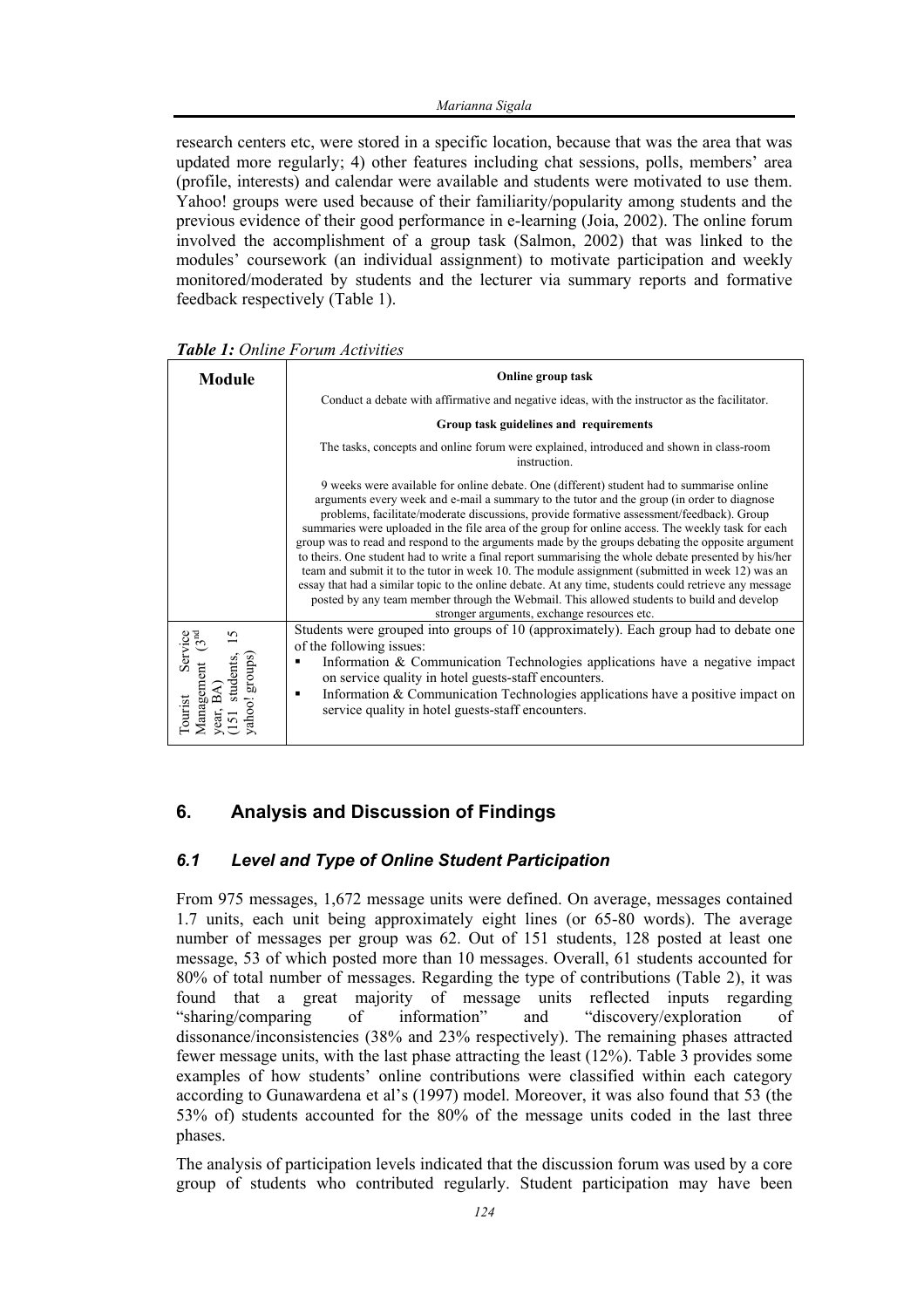increased by establishing more explicit links between module assessment and forum performance (Salmon, 2002). This distribution of message units and specifically the overwhelming number of message units in the first phase also raised the question of students' skills and motivation to engage in online collaborative tasks (Sigala, 2002a). A number of possible hypotheses can be generated theorizing why the vast majority of interaction was at the first level. Previous findings (Sigala, 2002b) revealed that students were limited in their communication ability due to language barriers and the limitations of a text-only environment and a low social presence. An alternative hypothesis explaining the absence of negotiation of meaning is that it is much easier to ignore or not to respond to online messages that are incompatible with existing knowledge than it is in face-to-face environment (Kanuka & Anderson, 1998). The lack of or limited participation by some students may also be due to technical difficulties and/or due to some students finding hard to keep pace with the discussions as the forum run simultaneously with other modules during the semester. Students' feedback on their experience and use would have yielded more useful and reliable results regarding the reasons of their observed type and level of participation and appropriate correction actions. Thus, the importance of continuous student feedback is highlighted.

| con chancono, a<br>$v\cdot v v$                        |                                                    |               |                                                                              |                                                                      |
|--------------------------------------------------------|----------------------------------------------------|---------------|------------------------------------------------------------------------------|----------------------------------------------------------------------|
| Learning processes/phases                              | Percentage of message<br>units<br>Overall analysis |               | Pearson correlations<br>$Essay\,\,grade - individual$<br>forum participation | Pearson correlations<br>Essay grade $-$ group<br>forum participation |
|                                                        | N                                                  | $\frac{0}{0}$ |                                                                              |                                                                      |
| Sharing/comparing of information                       | 636                                                | 38%           | 0.368                                                                        | 0.429                                                                |
| Discovery/exploration of<br>dissonance/inconsistencies | 385                                                | 23%           | 0.461                                                                        | $0.591*$                                                             |
| Negotiation of meaning and co-<br>construction         | 184                                                | 11%           | $0.601*$                                                                     | $0.693*$                                                             |
| Testing/modification                                   | 266                                                | 16%           | 0.482                                                                        | $0.568*$                                                             |
| Phrasing of agreement of newly<br>constructed meaning  | 201                                                | 12%           | 0.247                                                                        | 0.468                                                                |
| Total                                                  | 1,672                                              | 100%          | 0.402                                                                        | $0.613*$                                                             |

*Table 2: Level / Type of Participation: Its Impact on Performance (\* significant P correlations, α =0.001)*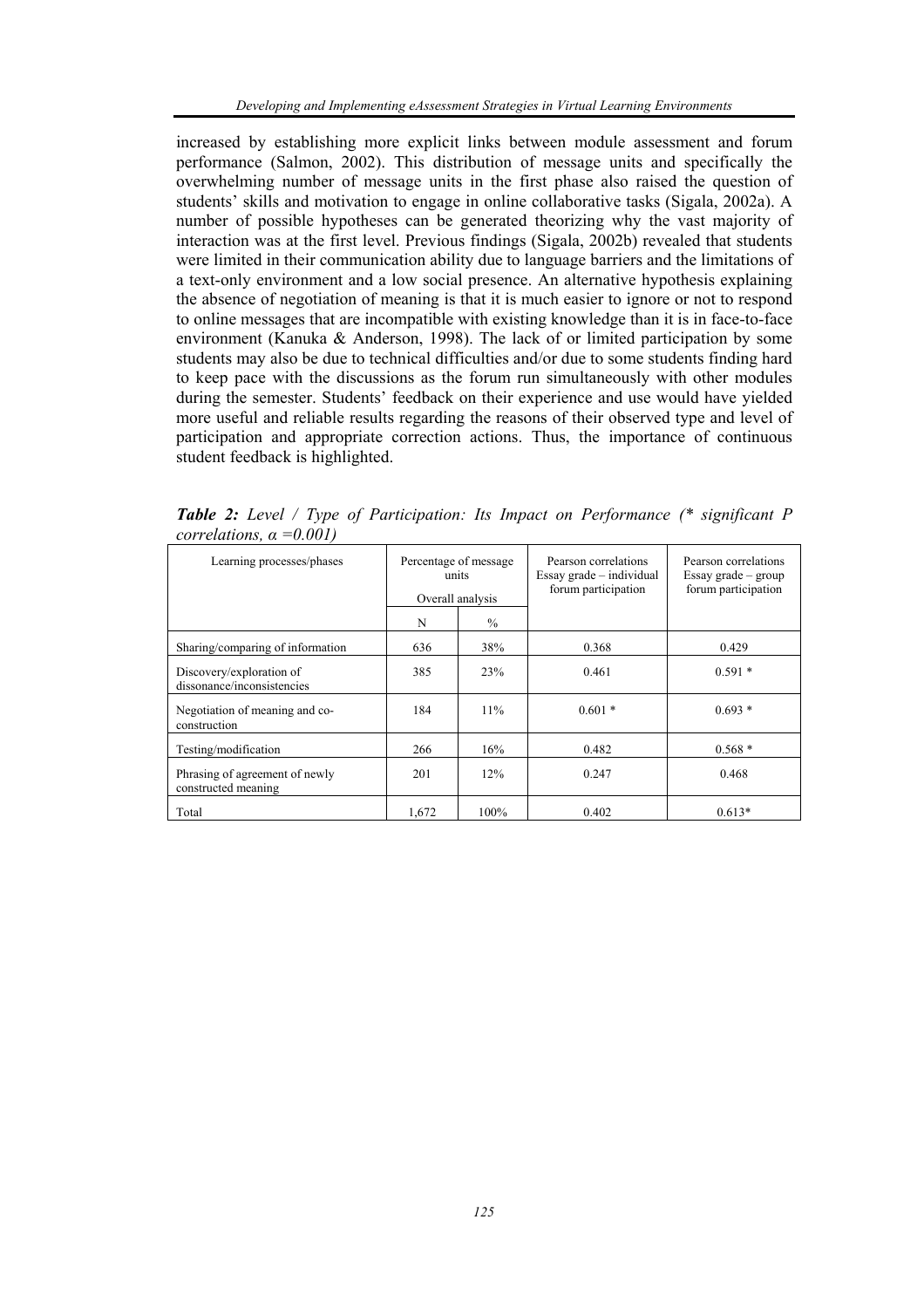| <b>Learning processes/phases</b>                       | <b>Examples of students' contributions</b>                                                                                                                                                                                                                                                                                                                                                                       |  |  |  |
|--------------------------------------------------------|------------------------------------------------------------------------------------------------------------------------------------------------------------------------------------------------------------------------------------------------------------------------------------------------------------------------------------------------------------------------------------------------------------------|--|--|--|
| Sharing/comparing of information                       | "Hi everybody. I just found this reference X and thought of sharing<br>with you. I quickly read it through and it seems to be in line with our<br>previous discussion regarding the impact of CRM on customer<br>service."                                                                                                                                                                                       |  |  |  |
|                                                        | "Last year, I booked a room at Travel In through expedia.com, but then<br>had to cancel it as my flight was canceled. As I had no Internet access<br>at the airport and I called the property. The staff found my internet<br>reservation immediately and canceled that, so I also believe that<br>integration between ICT applications can significantly impact on<br>customer service".                        |  |  |  |
| Discovery/exploration of<br>dissonance/inconsistencies | "I do not think X made a valid point. Although he had a bad experience<br>when trying to make a booking on the Internet, there is plenty of<br>research that illustrates how well designed websites can make<br>reservations more effective and customer friendly".                                                                                                                                              |  |  |  |
|                                                        | "I was thinking the same way. Websites should be designed and<br>structured in good way if customer service online is to be increased".                                                                                                                                                                                                                                                                          |  |  |  |
| Negotiation of meaning and co-<br>construction         | "I really like your interpretation of Zuboff's theory. From my<br>experience in while working in hotel X ".                                                                                                                                                                                                                                                                                                      |  |  |  |
|                                                        | "I think X made a valid point regarding the self-service check-in<br>kiosks. However, in Zeithmal's paper self-service is not always<br>positively perceived".                                                                                                                                                                                                                                                   |  |  |  |
| Testing/modification                                   | "In X message, I just don't understand his point. Is it the case that does<br>the theory say that personalized technologies always increase customer<br>service? From my own experience, I received an e-mail from<br>amazon.com which I found very intruding".                                                                                                                                                  |  |  |  |
|                                                        | "It also happened to me. When I was once checking in a hotel, the<br>receptionist ask the gentleman in front of me whether he wanted the<br>playboy delivered to his hotel room as the last time he stayed in the<br>hotel. I am sure that man was not happy about this personalized<br>customer service as next to him was his wife."                                                                           |  |  |  |
| Phrasing of agreement of newly<br>constructed meaning  | "Hello, guys, just to propose a solution to this on going argument. Shall<br>we just agree that bad designed website can significantly decrease<br>customer service, while well designed website can significantly<br>increase it? In this case, we accept that website design is a crucial<br>moderator factor of service quality".                                                                             |  |  |  |
|                                                        | "Guys, I think that you are forgetting something that we discussed in<br>class last week. Do you remember the concept of permission<br>marketing? I think your arguments illustrate that the effectiveness of<br>personalized customer service should be considered along with privacy<br>issues, in which case we might be talking about privately and<br>individualized defined and measured customer service" |  |  |  |

*Table 3: Summary of the Classifications Used in the Transcript Analysis to Measure Student Interaction Based on Gunawardena et al's (1997) Model.* 

However, it may also be possible that the construction of knowledge is not an observable activity. For example, students may have been reflecting on the issues presented in the forum, resulting in the construction of knowledge that was not shared with other participants. Or perhaps knowledge construction occurred over time, after the forum closed. It must be acknowledged, then, that transcript analysis provides only an indicator of the knowledge construction process and is based on the assumption that knowledge construction is an online observable process. To better investigate the impact of forum on student learning performance, an analysis of the impact of the type and level of participation on student performance was conducted.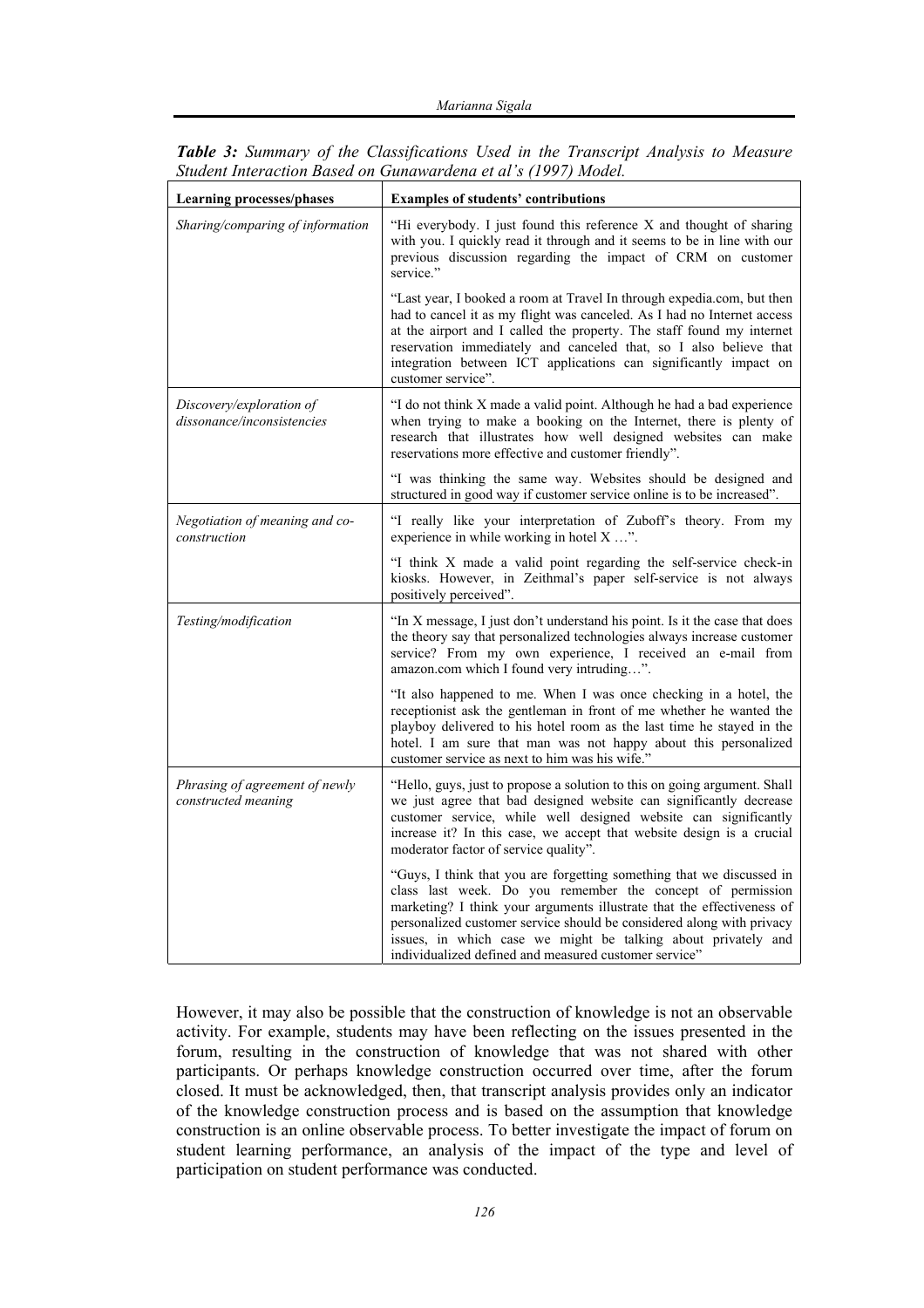#### *6.2 Investigating the Relation between Online Student Participation and Performance*

The module coursework entailed an individual essay based on the topic debated on the online forum in order to foster and motivate student participation in the forum. As the coursework was directly linked with the forum, for examining the impact of the forum on student learning performance and knowledge construction, students' essay grades were correlated (Pearson two tailed correlation) with students' forum participation. Specifically, two types of Pearson correlation were conducted: a) individual grades were correlated with individual level of participation for studying the impact of individual inputs on performance; b) individual grades were correlated with group level of participation for studying the impact of group overall inputs on student performance. The latter analysis was conducted because constructivism-collaborative theory theorizes that students can also learn by reading, reflecting on and internalizing peers' contributions.

Correlation coefficients between essay grade and forum participation were significant when group total level rather than individual total level of participation was considered (Table 2). Thus, results indicated that essay grade and so, student performance is significantly affected by the level of group and not individual participation, meaning that student participation in constructivism-collaborative learning environments does have an impact on learning performance. Indeed, when looking at the impact of particular types of participation, the correlation coefficients were lower (and not significant) in the case of individual than group participation. Actually, when individual participation was considered, only message units related to the phase reflecting negotiation of meaning/coconstruction were significantly correlated with essay grade, meaning that students seriously engaged with and reflecting on the online debate achieved higher grades. Three higher phases of group participation (discovery/exploration of inconsistencies, negotiation/co-construction, testing/modification) were also significantly related with grades.

## **7. Conclusions and Recommendations**

Although successful online instruction is assumed to be vitally dependant on student interactions, questions still exist regarding the impact of the latter on performance. To overcome limitations of past studies focusing only on students' perceptions, this paper examined this issue by testing Gunawardena et al's (1997) model for evaluating student online participation and investigating its impact on student performance. Primary data were gathered from students participating in online forums developed to support classroom instruction. Findings revealed unequal and uneven distributed student interactions that focused on lower phases of interactions and on the inputs of few students. Although this can be attributed to several reasons, student feedback was suggested as an effective way for identifying appropriate correction actions. Tests also revealed that it was the level of group than individual participation as well as interactions of higher than lower phases that significantly impacted performance. These findings imply that: students should be assisted in becoming motivated, skilled and active members of online communities that can contribute to learning processes; individual level of participation does not entail low performance. Students also learn by reading interactions (passive participation) as being in classrooms.

However, the assessment of online lurkers is an interesting issue that needs consideration. Although passive participation may not entail that students do not learn and so, should not penalized in grading, the latter may not be fair for students that do participate. In this vein, Guwardenama's model can have a dual role: used for rewarding students based on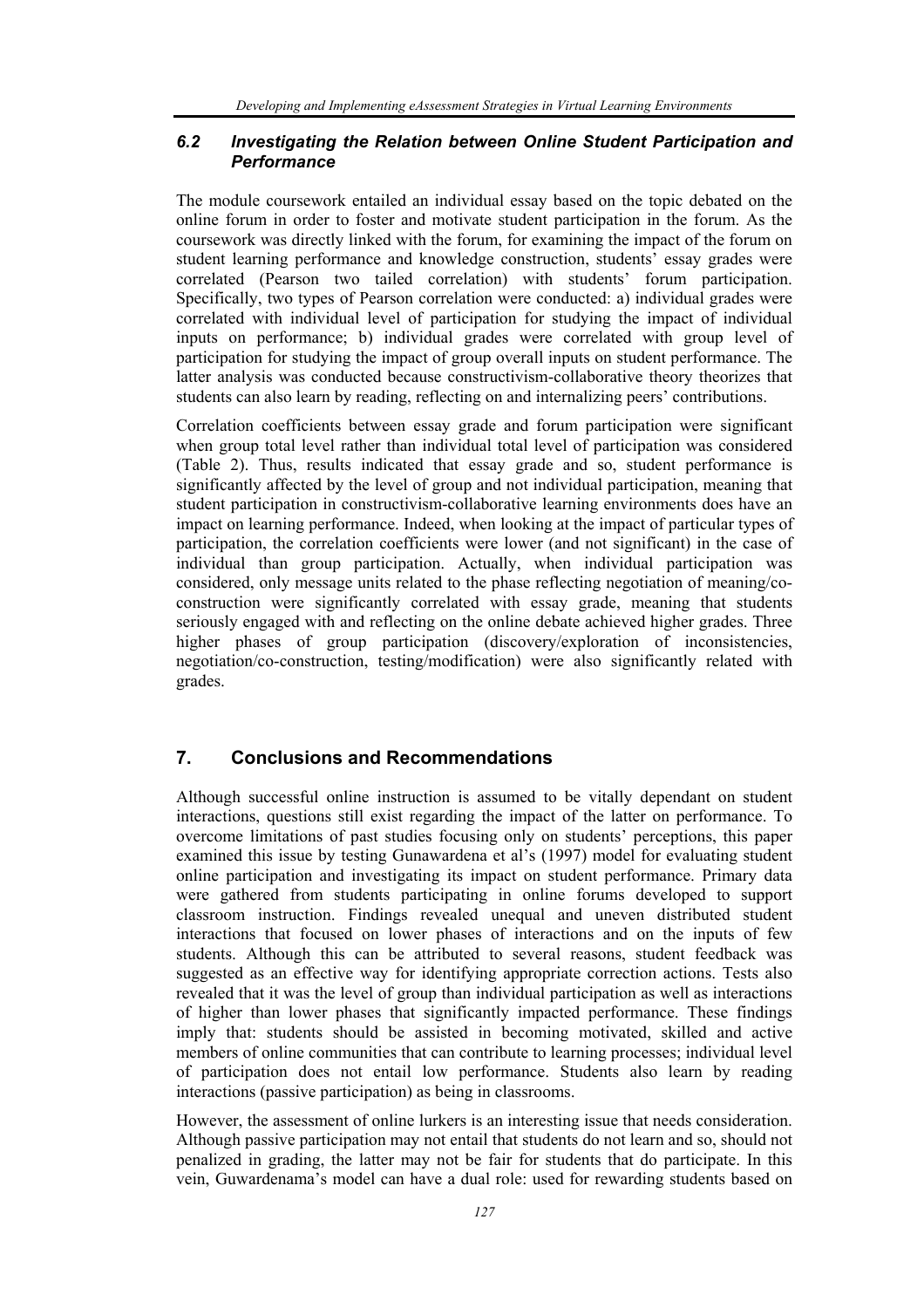the quality of their online performance; a diagnostic, formative type of assessment that can identify students that cannot or do not want to contribute so that corrective action can be taken well in advance.

 As performance was measured only by students' grades, future research could assess whether the communication, social, interpersonal and technology skills that e-learning can enhance are actually achieved as well as to investigate the factors that may moderate/facilitate their achievement. Moreover, there is also another way that future research can enhance this study. Specifically, the effectiveness of e-learning can also be tested and validated through the use of a control group. In this vein, future research studies can focus on detecting whether the performance of students studying through elearning environments is better or worse from students studying through traditional methods (control group). The replication of the study in different contextual and learner environments could also further refine, develop and enhance current findings. Of particular interest and importance is the identification of any specific factors related to learners' cultural and/or learning disabilities that could impact on e-learning and the investigation of effective ways for addressing them. Future studies could also extend and expand the current study by investigating and examining the learning impact of tutors' participation in online forum as well as of other contextual and student factors such as students performance overall and their learning styles, interaction between subgroups and students outside e-learning platforms. Studies focusing on the isolation and measurement of the impact on learning effectiveness of these factors can significantly contribute to the body of knowledge by identifying strategies in which tutors can facilitate and support online discussions as well as ways for designing effective e-learning platforms.

#### **References**

- Budd, R., & Donohue, L. (1967). *Content analysis of communication*. New York: MacMillan.
- Campos, M., Laferriere, T., & Harasim, L. (2001). Post-secondary networked classroom; teaching practices and social interaction. *Journal of asynchronous learning networks, 5* (2), 36- 52.
- Cho, W., & Schmelzer, D. (2000). Just-in-time education: tools for hospitality managers of the futures?. *International Journal of Contemporary Hospitality Management, 12* (1), 31-36.
- Cho, W., Schmelzer, C.D., & McMahon, P.S. (2002). Preparing hospitality managers for the  $21<sup>st</sup>$  century: the merging of just-in-time education, critical thinking, and collaborative learning. *Journal of Hospitality & Tourism Research, 26* (1), 23-37.
- Christou, E. (1999). Hospitality management education in Greece: an exploratory study. *Tourism Management, 20* (6), 683-692.
- Christou, E., & Eaton, J. (2000). Management Competencies for Graduate Trainees. *Annals of Tourism Research, 27* (4), 1058-1061.
- Curtis, D., & Lawson, M. (2001). Exploring collaborative online learning. *Journal of Asynchronous Learning Networks, 5* (1), 21 – 34.
- Dillenbourg, P., & Schneider, D. (1995). *Collaborative learning and the Internet.*  http://tecfa.unige.ch/tecfa/research/CMC/colla/iccai95\_1.html [Accessed 2001, 18 July].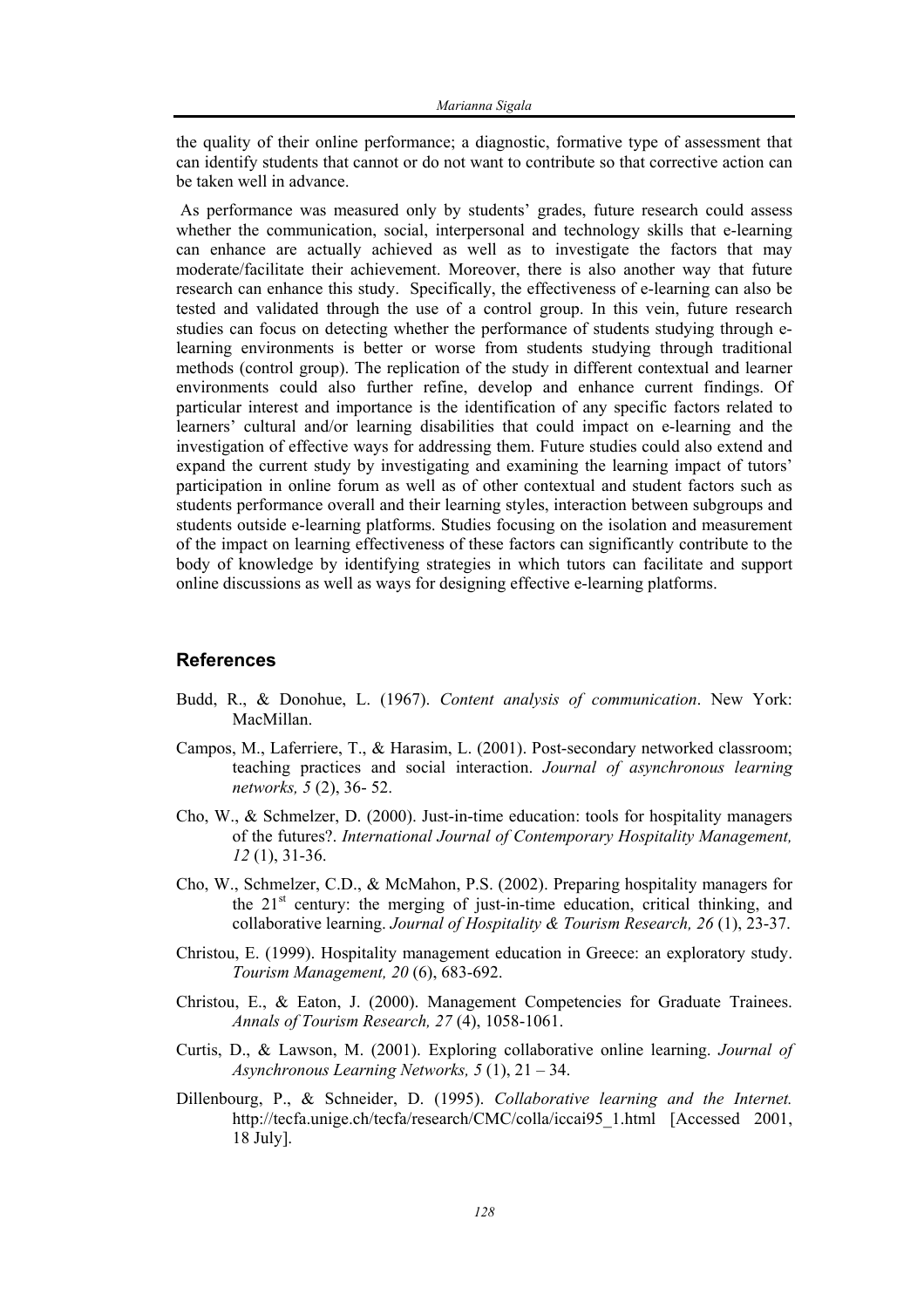- Goodwin, C., & Heritage, J. (1995). Conversational analysis. *Annual Review of Anthropology, 19*, 283-307.
- Gunawardena, L., Lowe, C., & Anderson, T. (1997). Interaction analysis of a global online debate and the development of a constructivist interaction analysis model for computer conferencing. *Journal of Educational Computing Research, 17* (4), 395-429.
- Harasim, L. (1989). Online education: a new domain. In R. Mason, & A. Kaye (Eds) *Midweave: communication, computers and distance education*, (pp. 50-57). Oxford: Pergamon Press.
- Harasim, L. (2000). Shift happens: online education as a new paradigm in learning. *The Internet and Higher Education, 3* (1/2), 41-61.
- Henri, F. (1992). Computer conferencing and content analysis. In A. Kaye (Ed), *Collaborative learning through computer conferencing,* (pp. 117-136). Berling: Springer.
- Howell-Richardson, C., & Mellar, H. (1996). A methodology for the analysis of patterns of participation within computer mediated communication. *Instructional Science, 24*, 47 – 69.
- Johnson, D., & Johnson, R. (1975). *Learning together and alone: cooperation, competition, and individualization.* Englewood Cliffs: Prentice Hall.
- Johnson, D.W., & Johnson, F.P. (2000). *Joining together*. Boston: Allyn & Bacon.
- Joia, L.A. (2002). Analyzing a web-based e-commerce learning community: a case study in Brazil. *Internet Research: Electronic Networking Applications and Policy, 12*   $(4)$ ,  $305 - 317$ .
- Kafai, Y., & Resnick, M. (1996). *Constructionism in practice: designing, thinking and learning in a digital word.* Hillsdale: Lawrence Erlbaum.
- Kanuka, H., & Anderson, T. (1998). Online social interchange, discord and knowledge. *Journal of distance education, 13* (1), 23-36.
- King, A. (1994). Inquiry as a tool in critical thinking. In D. Halpern, (Ed.) *Changing Classrooms*, (pp. 24 – 43). San Francisco: Jossey-Bass.
- Krippendorf, K. (1980). *Content analysis: an introduction to its methodology.* London: Sage.
- Levin, J., Kim, H., & Riel, M. (1990). Analysing interactions on e-message networks. In L. Harasim, (Ed.) *Online education: perspectives on a environment*, (pp. 185- 213). NY: Praeger.
- Mason, R. (1992). Evaluation methodologies for computer conferencing applications. In A. Kaye (Ed.), *Collaborative learning through computer conferencing,* (pp. 54- 69). Berlin: Springer.
- McConnell, P. (1994) *Implementing computer co-operative learning.* London: Kogan Page.
- McDonald, J. (1998). Interpersonal group dynamics and development in computer conferencing. *American Journal of Distance Education, 12* (1), 7-25.
- McDonnell, I. (2000). An electronic tutorial: a teaching innovation for tourism management studies. *International Journal of Tourism Research, 2*, 367-374.